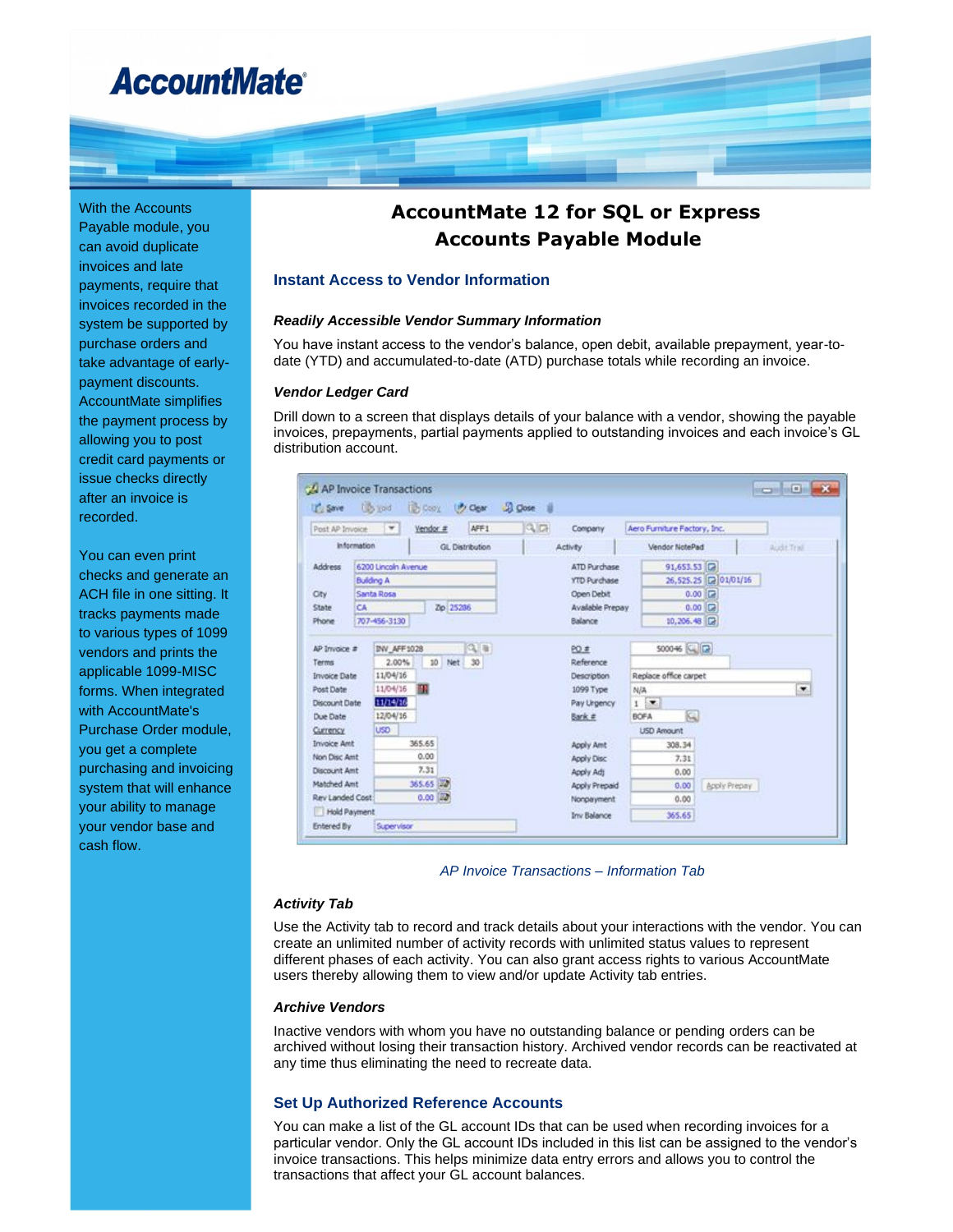# **Invoice Payment Urgency Code**

A payment urgency code can be assigned to each invoice. You can use this information to ascertain each invoice's priority when authorizing payments and printing checks.

#### **Warning about Duplicate Invoices**

If an invoice with the same invoice number has been recorded for a vendor, an alert appears to help prevent duplicate invoice recording. Invoice lookup is also available during data entry to help you determine whether the invoice is paid or outstanding.

### **Prepayment Feature**

With the prepayment invoice entry feature, you are able to issue payments even before you receive a vendor's invoice. This feature comes in handy if your vendors require a deposit before processing your orders. AccountMate posts the disbursement to a prepayment GL account and handles the expense posting when the prepayment is applied to vendor invoices.

#### **Recurring Invoices**

You can easily set up recurring invoice templates for such things as rent, professional fees, loan payments and other recurring expenses. These templates can be set to recur at different intervals with a defined limit to the number of recurring cycles and/or a recurring end date. This saves you time and reduces data entry errors.

#### **Record and Amortize Prepaid Expenses**

When this feature is activated, you can record vendor invoices that include prepaid expenses. Select the method (straight line or specific), recurring cycle and the number of cycles during which each prepaid expense will be amortized. You can view and update a schedule showing the dates when the prepaid expenses will be amortized and the expense amount that will be realized on each date. You can also run a report that shows how much of your prepaid expense has been amortized.

#### **Purchase Order Lookup**

You can see all purchase orders for a selected vendor while recording an invoice. This helps you verify the transaction and match a purchase order to the invoice you are posting.

#### **Mass Payment Authorization**

You can simultaneously authorize payment for multiple outstanding invoices. If funds are limited, you can prioritize the invoices by due date, payment urgency, discount date, vendor or reference. AccountMate will automatically calculate the earlypayment discount and payment amounts for each invoice.

#### **Allow Nonpayment**

When recording an invoice, you can specify an amount that will not be paid. This is useful if part of an invoice is paid directly by a third party or will be offset against a receivable.

#### **Match Invoices to Purchase Orders**

Invoices can be matched to specific purchase order line items. Other charges such as freight and sales taxes that were recorded when the goods were received can also be matched to the invoice. This helps you determine whether purchase receipts have been invoiced or not. In case you are erroneously invoiced twice for the same purchase, this feature helps you catch it before you pay the duplicate invoice. It also allows you to enter the per unit invoiced cost of an item. The system compares the purchase order cost against the invoiced cost and posts any difference to a cost variance account.

#### **1099 Payments**

You can assign a default 1099 type to each vendor and override the default as you record each invoice. AccountMate tracks 1099 payments and produces the required 1099 reports. You can also specify the minimum cumulative amount that is reportable in a tax year for each type of 1099 payment. The system will print a 1099- Misc. Form for each vendor to whom you paid at least the minimum reportable amount set for the year.

### **Credit Card Handling**

You can create a vendor record to represent each of your credit cards. When a credit card vendor is set up, you can record multiple credit card billing transactions for a single charge transaction payment for the credit card vendor. AccountMate automatically creates invoices for the credit card billing transactions and posts the credit card payment. AccountMate generates the necessary journal entries to transfer the liability from the regular vendor to the credit card vendor.

#### **Built-in Multi-Currency Feature**

When multi-currency is activated, a foreign currency code can be assigned to vendors who bill you in a foreign currency. The system automatically computes the realized gains or losses upon payment of foreign vendor invoices. Foreign currency invoices that are outstanding at the end of the fiscal year can be revalued at a user-defined exchange rate and the resulting unrealized exchange gains or losses can be posted to General Ledger to comply with US Generally Accepted Accounting Principles (US GAAP) and International Financial Reporting Standards (IFRS).

# **Flexible Check Printing Options**

You can print checks on either preprinted or blank check stock. You can assign a different check layout to each bank account record to match the actual check stock for that account. You can customize the order in which the bank routing number, account number and check number are printed using the MICR font that comes standard with AccountMate. Checks can be printed immediately for petty cash-type disbursements. Expired checks can be reprinted under a new check number with a new check date. You can print signatures or signature lines on the checks. You can configure the parameters for signatures based on a range of check amounts.

#### **Pay Vendors via ACH**

In lieu of issuing a check, you can pay your vendors electronically via the Automated Clearing House (ACH) system. Just add the vendor's bank account information to your vendor record and configure your own bank account record for ACH processing then you're good to go. AccountMate prints a non-negotiable check for the ACH payment. ACH checks use a different check number sequence than regular checks so that you can print the ACH checks on plain paper without using up any of the real check stock numbers.

You can print ACH and real checks simultaneously and send them to two separate printers. AccountMate generates an electronic file which contains details about the ACH payments that you can send to your bank. If the ACH file is misplaced or deleted, you can generate a replacement.

#### **Record Wire Payments and Handwritten Checks**

This module allows you to record wire payments and handwritten checks that were issued outside of the regular check-printing cycle. You can even record handwritten checks for one-time vendors.